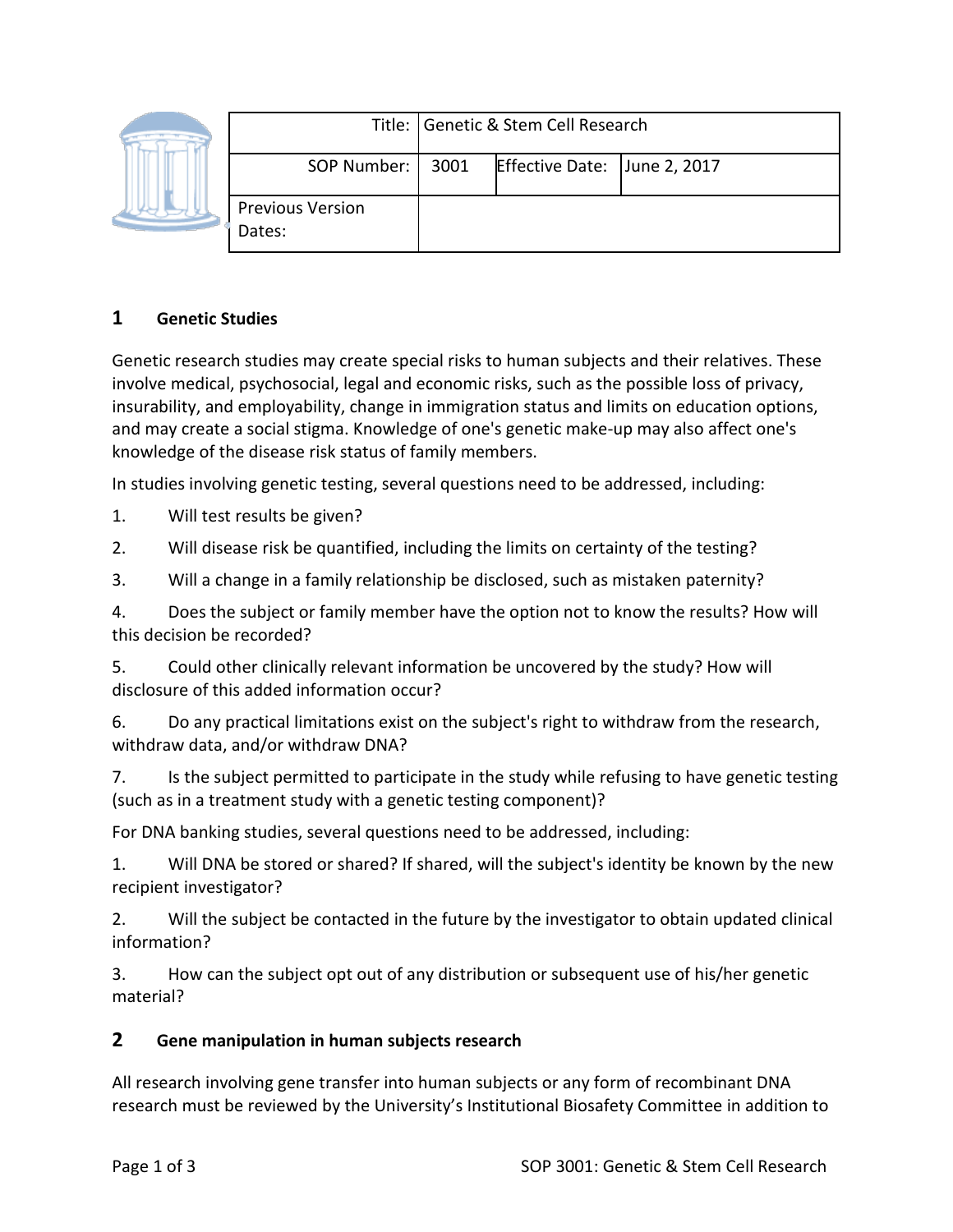IRB review. All recombinant DNA research must be reviewed and approved by the NIH's Recombinant DNA Advisory Committee (RAC). The results of these additional reviews should be submitted to the IRB.

NIH guidelines on recombinant DNA and gene transfer research are available online at: http://www4.od.nih.gov/oba/rac/guidelines/guidelines.html

#### **3 Human embryonic stem cell research**

Federal regulation of human embryonic stem cell research is both complex and evolving. Research proposals that involve human embryonic stem cells must be submitted to the Embryonic Stem Cell Research and Oversight (ESCRO) committee. Not all such studies (e.g., in vitro studies or animal experimentation) constitute human subjects research requiring IRB review. Studies that do involve human subjects research as defined in the regulations should be submitted to the IRB for review, in addition to the ESCRO committee.

#### **4 Human fetal tissue transplantation research**

It is unlawful for any person to knowingly acquire, receive or transfer any human fetal tissue for valuable consideration. It is unlawful for any person to solicit or knowingly acquire, receive or accept a donation of human fetal tissue for transplantation if the tissue is obtained pursuant to an induced abortion and the donation is made pursuant to a promise that it will be transplanted to any specified individual, to a relative of the donating individual, or in valuable consideration for the costs associated with the abortion. Additionally, all other ethical and regulatory requirements for the welfare and protection of human research subjects apply to both the donors and the recipients of human tissue used in transplantation research.

Human fetal tissue may be used only if it has been obtained in accord with the following requirements: (1) the woman providing the tissue must declare in a signed written statement that she is donating the tissue without any restrictions regarding the identity of the transplant recipients and without being informed of the identity of the recipients; (2) the attending physician must declare in a signed written statement that the tissue was donated by the woman and with full disclosure with regard to the physician's interest in the research and any known medical or privacy risks associated with the research. If the tissue is obtained pursuant to an induced abortion, the attending physician must also declare in her or his signed written statement that the consent of the women for the abortion was obtained prior to requesting or obtaining consent for the donation of the tissue, no alteration of the timing, method or procedures used to terminate the pregnancy was made solely for the purpose of obtaining the tissue; and the abortion was performed in accordance with applicable state law; and (3) the PI for the research must declare in a signed written statement that: the tissue is human fetal tissue; the tissue may have been obtained pursuant to a spontaneous or induced abortion or stillbirth; the tissue was donated for research; the investigator had provided this information to other individuals involved in the research and received written acknowledgement of the receipt of this information; and the investigator has had no influences on the decision to terminate the pregnancy.